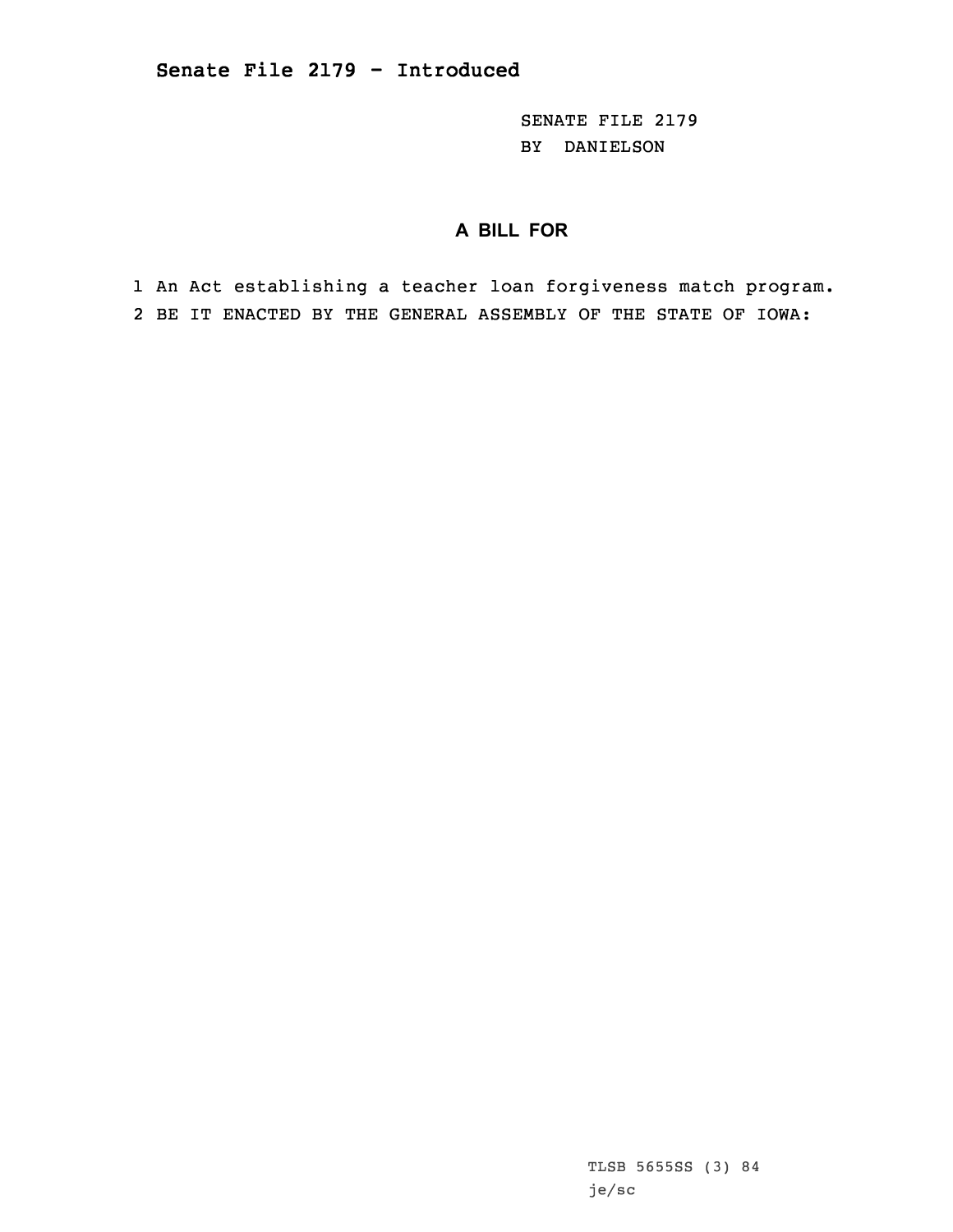1 Section 1. NEW SECTION. **261.113 Teacher loan forgiveness** 2 **match program.**

 1. <sup>A</sup> teacher loan forgiveness match program is established to be administered by the college student aid commission. <sup>A</sup> teacher is eligible for the program if the teacher is practicing in Iowa and is <sup>a</sup> graduate of the university of northern Iowa. For purposes of this section, *"teacher"* means an individual holding <sup>a</sup> practitioner's license issued under chapter 272, who is employed in <sup>a</sup> nonadministrative position in Iowa by <sup>a</sup> school district or area education agency pursuant to <sup>a</sup> contract issued by <sup>a</sup> board of directors under section 279.13. 12 2. The annual amount of teacher loan forgiveness shall not exceed the resident tuition rate established for the university of northern Iowa for the first year following the teacher's graduation from an approved practitioner preparation program, or twenty percent of the teacher's total federally guaranteed Stafford loan amount under the federal family education loan program or the federal direct loan program, including principal and interest, whichever amount is less. A teacher shall be eligible for the teacher loan forgiveness match program for not more than five years. However, practice by an eligible teacher in Iowa pursuant to subsection 1 must be completed within ten years following graduation from the approved practitioner preparation program.

 3. If an applicant receives loan forgiveness through other sources or other forms of financial assistance, the full amount of that loan forgiveness or financial assistance shall be considered part of the applicant's financial resources available in determining the amount of the applicant's financial need for teacher loan forgiveness.

 4. *a.* The director of the department of education shall establish by rule each fiscal year <sup>a</sup> scaled proportion of funding for the teacher loan forgiveness match program which shall be matched by <sup>a</sup> school district for each teacher newly employed by the school district during that fiscal year. <sup>A</sup>

-1-

LSB 5655SS (3) 84  $je/sec$  1/5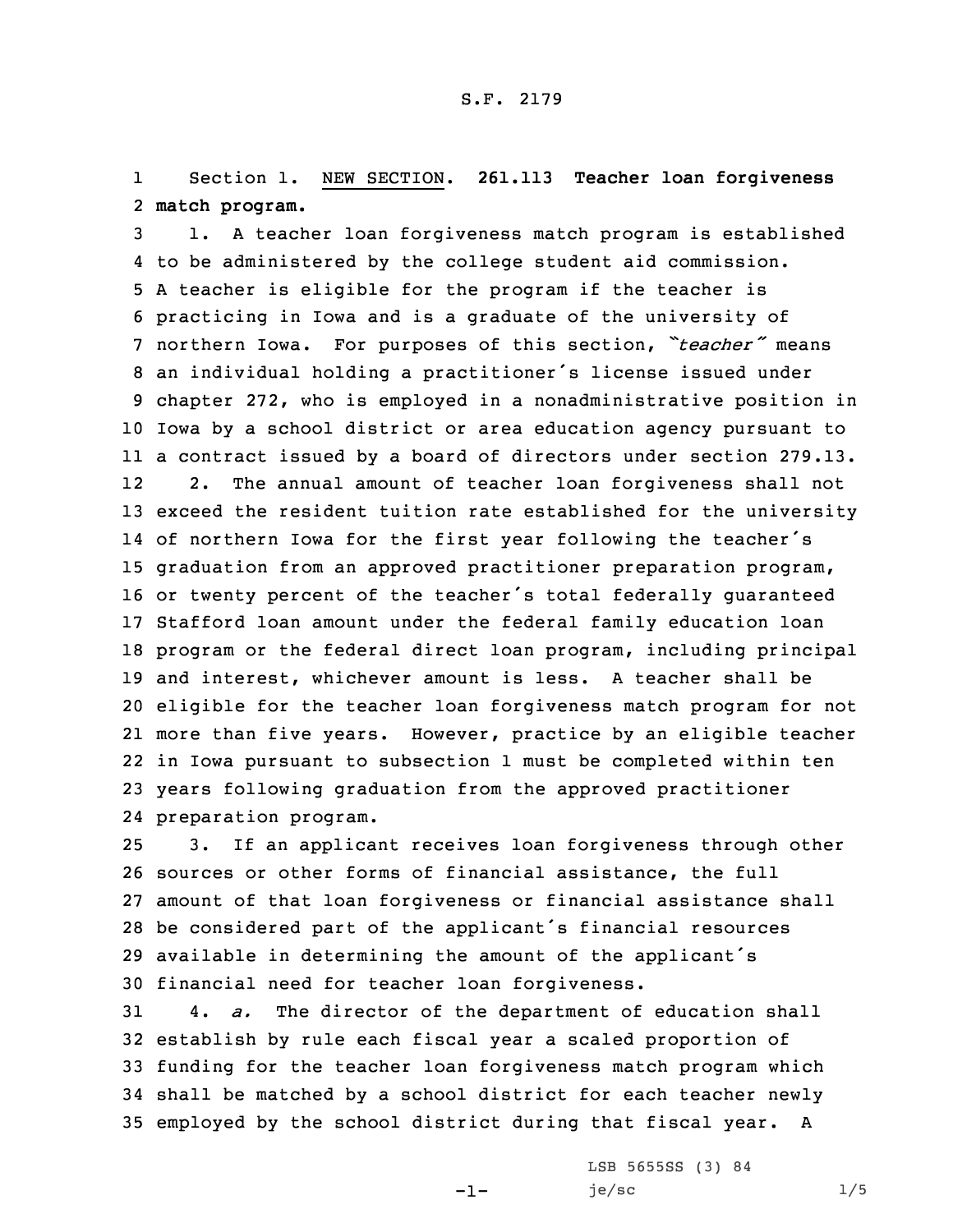school district's match percentage shall increase by at least two percentage points for each fiscal year <sup>a</sup> teacher remains employed by the district and <sup>a</sup> participant in the program. <sup>A</sup> school district shall only provide such funds as long as <sup>a</sup> program participant remains employed by the district.

 *b.* In establishing by rule <sup>a</sup> proportion for matching funds by school districts pursuant to paragraph *"a"*, the director shall consider all of the following factors and include such consideration as part of the rule:

10 (1) Moneys available in the teacher loan forgiveness match 11 program fund.

12 (2) The number of applicants for and participants in the 13 program.

14 (3) Teacher shortages across the state, particularly in 15 underserved school districts and high-demand subject areas.

16 (4) The long-term financial viability of the program.

17 (5) The availability of other state or local funding sources 18 fulfilling similar functions to the program.

19 (6) Any feedback received from school districts, program 20 applicants and participants, the general assembly, or other 21 interested persons.

22 5. Each applicant for the teacher loan forgiveness match 23 program shall, in accordance with the rules of the commission, 24 do the following:

 *a.* Complete and file an application for teacher loan forgiveness. The individual shall be responsible for the prompt submission of any information required by the commission.

 *b.* File <sup>a</sup> new application and submit information as required by the commission, annually, on the basis of which the applicant's eligibility for the renewed loan forgiveness will be evaluated and determined.

33 *c.* Complete and return on <sup>a</sup> form approved by the commission 34 an affidavit of practice verifying that the applicant is <sup>a</sup> 35 teacher practicing in Iowa.

 $-2-$ 

LSB 5655SS (3) 84  $je/sec$  2/5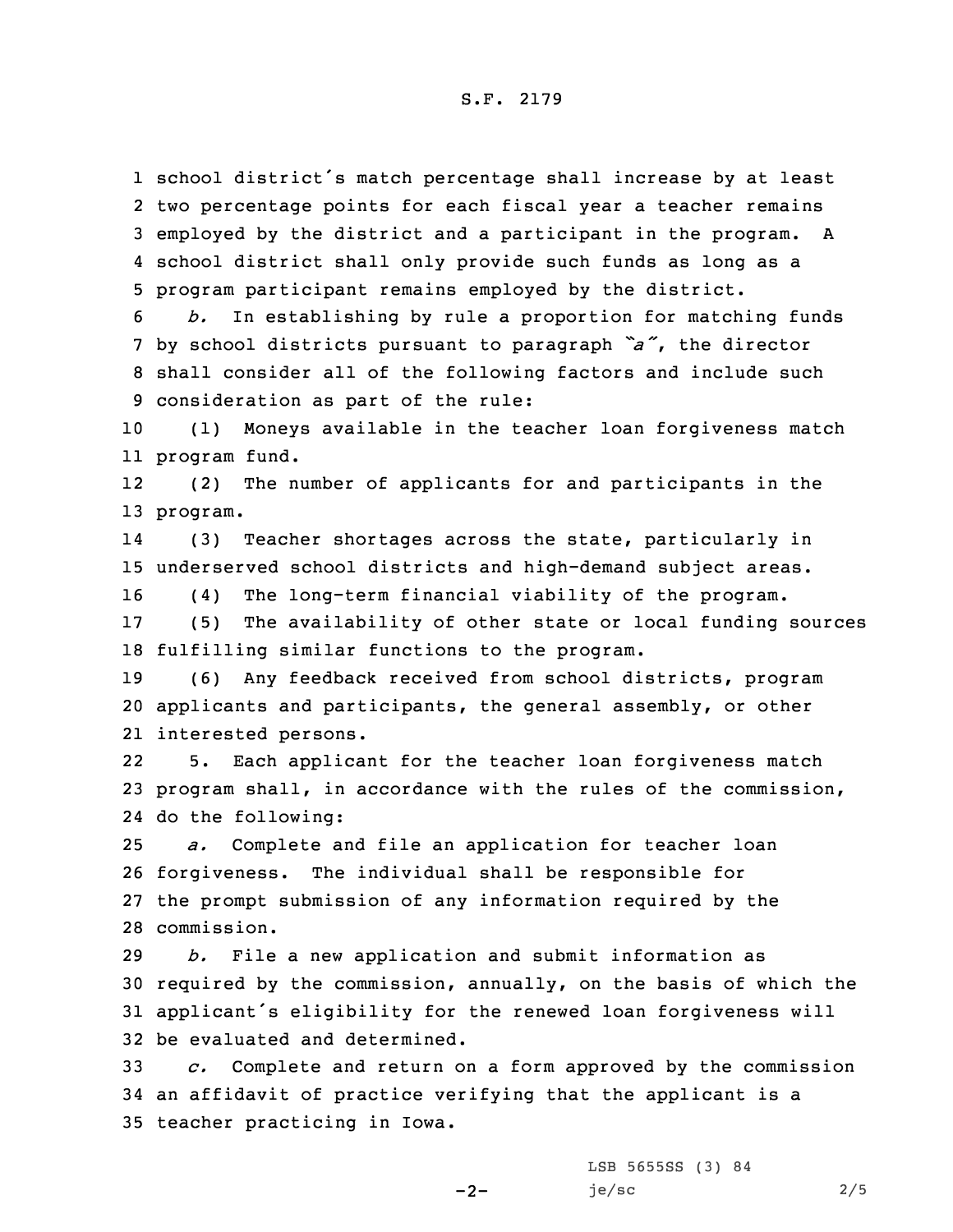S.F. 2179

1 6. <sup>A</sup> teacher loan forgiveness match program fund is created for deposit of moneys appropriated to or received by the college student aid commission for use under the program. Notwithstanding section 8.33, moneys deposited in the fund shall not revert to any fund of the state at the end of any fiscal year but shall remain in the fund and be continuously available for loan forgiveness under the program. Notwithstanding section 12C.7, subsection 2, interest or earnings on moneys deposited in the fund shall be credited to the fund.

11 7. The college student aid commission shall submit in <sup>a</sup> report to the general assembly by January 1, annually, the number of individuals who received loan forgiveness pursuant to this section, the amount paid to each program participant, and other information identified by the commission as indicators of outcomes from the program.

17 8. The college student aid commission and the department of 18 education shall jointly adopt rules pursuant to chapter 17A to 19 administer this section.

 Sec. 2. STATE MANDATE FUNDING SPECIFIED. In accordance with section 25B.2, subsection 3, the state cost of requiring compliance with any state mandate included in this Act shall be paid by <sup>a</sup> school district from state school foundation aid received by the school district under section 257.16. This specification of the payment of the state cost shall be deemed to meet all of the state funding-related requirements of section 25B.2, subsection 3, and no additional state funding shall be necessary for the full implementation of this Act by and enforcement of this Act against all affected school districts.

## 31 EXPLANATION

 This bill establishes <sup>a</sup> teacher loan forgiveness match program to be administered by the college student aid commission. <sup>A</sup> teacher is eligible for the program if the teacher is practicing in Iowa and is <sup>a</sup> graduate of the

 $-3-$ 

LSB 5655SS (3) 84  $je/sec$  3/5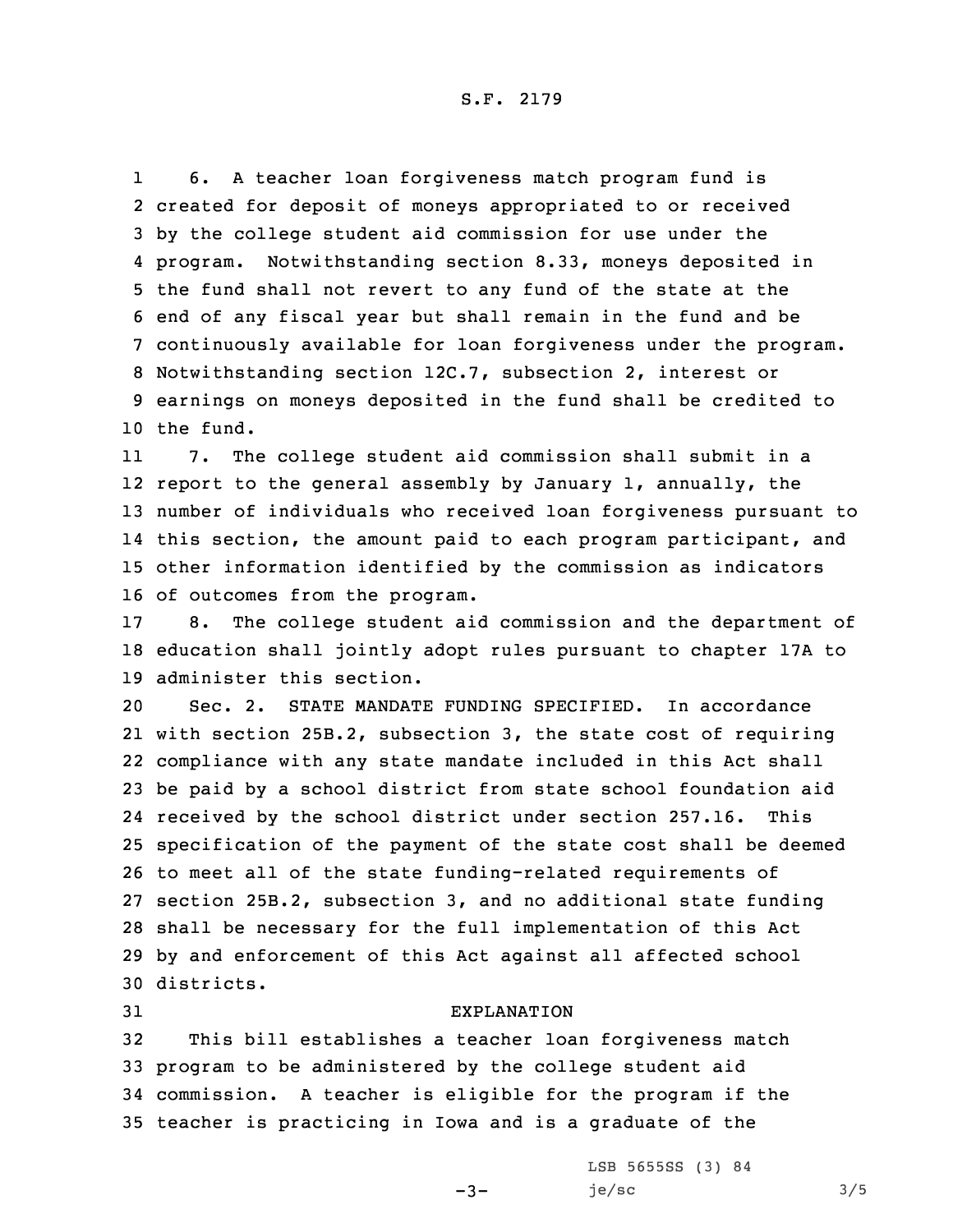university of northern Iowa. For purposes of the bill, "teacher" is defined as an individual holding <sup>a</sup> practitioner's license issued under Code chapter 272, who is employed in <sup>a</sup> nonadministrative position in Iowa by <sup>a</sup> school district or area education agency pursuant to <sup>a</sup> contract issued by <sup>a</sup> board of directors under Code section 279.13.

 The bill provides that the annual amount of teacher loan forgiveness shall not exceed the resident tuition rate established for the university of northern Iowa for the first year following the teacher's graduation from an approved practitioner preparation program, or 20 percent of the teacher's total federally guaranteed Stafford loan amount under the federal family education loan program or the federal direct loan program, whichever amount is less. The bill provides that <sup>a</sup> teacher shall be eligible for the teacher loan forgiveness match program for not more than five years. The bill provides that practice by an eligible teacher in Iowa must be completed within 10 years following graduation from the approved practitioner preparation program.

 The bill provides that if an applicant receives loan forgiveness through other sources or other forms of financial assistance, the full amount of that loan forgiveness or financial assistance shall be considered part of the applicant's financial resources available in determining the amount of the applicant's financial need for loan forgiveness assistance.

 The bill requires the director of the department of education to establish by rule each fiscal year <sup>a</sup> scaled proportion of funding for the teacher loan forgiveness match program which shall be matched by <sup>a</sup> school district for each teacher newly employed by the school district during that fiscal year. The bill provides that <sup>a</sup> school district's match percentage shall increase by at least 2 percentage points for each fiscal year <sup>a</sup> teacher remains employed by the district and <sup>a</sup> participant in the program. The bill provides that <sup>a</sup>

 $-4-$ 

LSB 5655SS (3) 84  $je/sec$  4/5